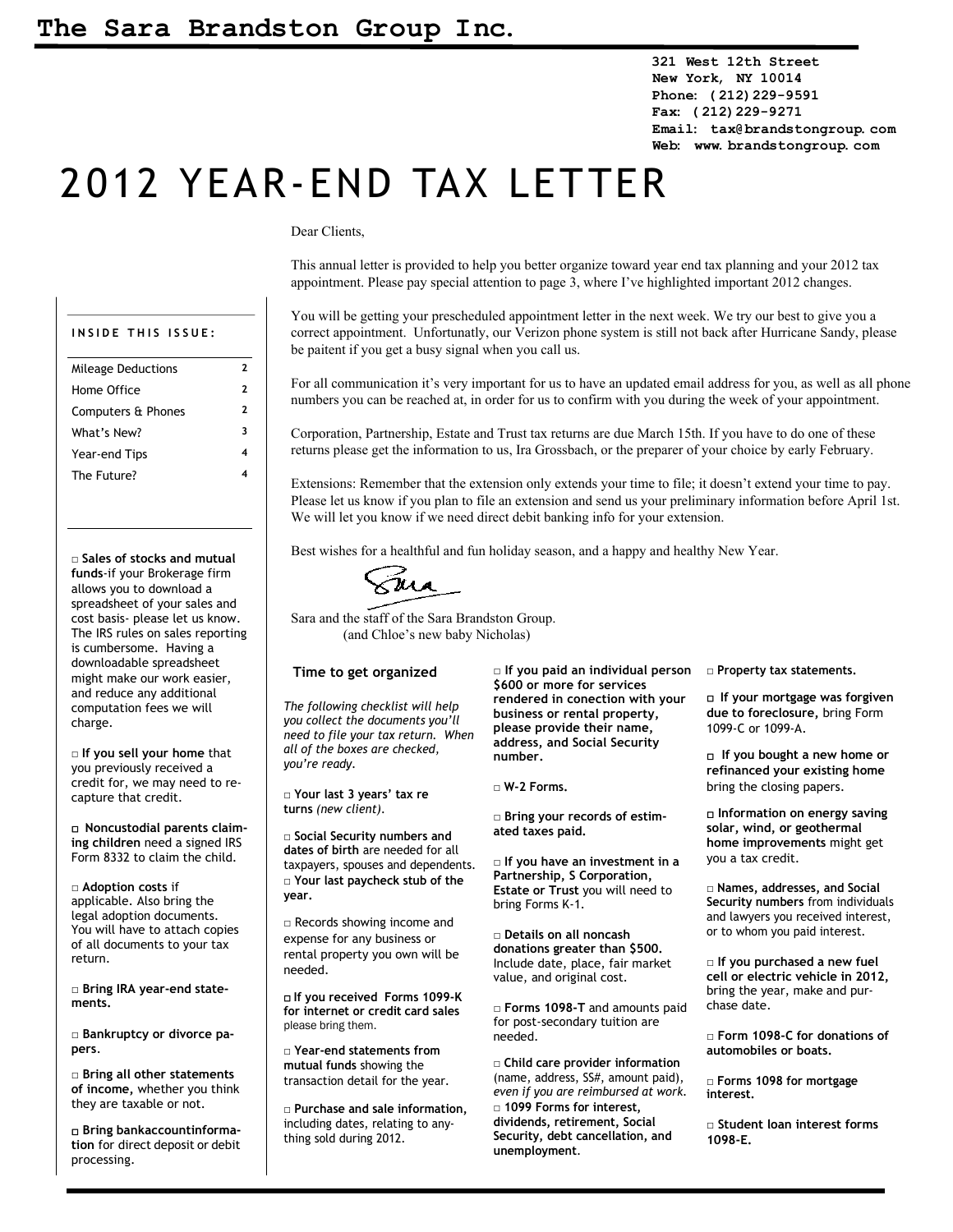

*Caution: the IRS is very attentive to taxpayers who write off local travel costs.*

*A daily log of business use is essential. Also, don't forget to record the beginning and the year-end odometer readings.*

**There are multiple apps now available to make recording your business milage more convenient.**

### **DEDUCTING MILEAGE?**

You may be able to deduct miliage for chritable volunteer work, medical visits and business. Please compile each category separately.

**If you drove for business purposes,** the situation is a little more complicated: First de cide which miles qualify.

**Use the following three scenarios to determine how many miles you can deduct:** 

Keep in mind the following statement: **In general, commuting is not deductible.** 

**If you have an office in your home that qualifies for a home office deduction,** all of your business-related mileage is deductible.

**If you work out of your home but do not qualify for the home office deduction,** the distance between home and your first stop and between your last stop and home are nondeductible commuting miles. You should carefully plan to have your first and last stops close to home to maximize the mileage deduction. A trip to the bank, post office, or a nearby supplier can help increase deductible business miles.

**Once you have determined which miles to count,** you need to decide whether to use the *standard mileage* rate or actual expenses.

The *standard mileage rate for qualified business use* for 2012 is **55.5¢ per mile.**

**Don't forget to record the year-end odometer reading if you are planning on a business mileage deduction.**

**If you keep an appointment book, it already shows where you went, so you can write a mileage total on each day without keeping a separate book. Do whatever works best for you.**

**In general, the standard mileage rate works best if your business mileage is high or your car is economical to operate.**

**The actual expense method works best if your vehicle weighs over 6000 pounds, is costly to run, or you do not drive many miles in total.**

#### **DO YOU WORK AT HOME?**

*If you are self-employed*, you may qualify for the home office deduction if you use a portion of your home **exclusively** as your principal place of business, to store inventory, or to conduct substantial management or administrative activities. There can be no other fixed location where the above activities can be done.

*If you are an employee*, your home office must be required by your employer.

The office space still needs to be **used regularly and exclusively for business**. You can not have any other usage of the area whatsoever. Using your office for personal or investment reasons eliminates the deduction as far as the IRS is concerned, so be careful to keep your office space and computer usage all business.

Having a deductible home office means you can deduct all of your local business travel as described earlier, and you will not have to keep a log of computer usage because your computer will be used exclusively for business.

If your office qualifies, you will need additional information: Measure the business space and the total space. You will also need your mortgage interest, taxes, insurance, association fees, repairs, maintenance, utilities, garbage, security, and rent paid. Also, provide an accounting of the total investment in your home.

*To avail yourself of tax deductions, you need to be organized and well documented.*

*Save proof of all tax deductible purchases.*



**C O M P U T E R & C E L L P H O N E G U I D E L I N E S** 

Did you buy a computer that you would like to deduct? You can use the following guide to determine what is deductible.

*If you are an employee*, a computer must be required as a condition of employment and for the convenience of your employer to be deductible.

*If you are self-employed*, the business percentage of computer usage, measured by time, is deductible.

*If you are a student,* the use of a computer is not deductible, but you can tap your 529 plan for a computer purchase.

*Keep a log of computer usage to support your deduction.* 

**Cell phone deductions are as follows:**

*Employers providing cell phones* do not have to r

equire records of use to provide tax-free cell phones to employees.

*Employees required to use cell phones for work* can deduct cell phone use to the extent used for business.

*Self employed individuals* can deduct business cell phone usage. The IRS, however, still has a hard time believing a cell phone is 100% for business. It's wise to keep a log of use.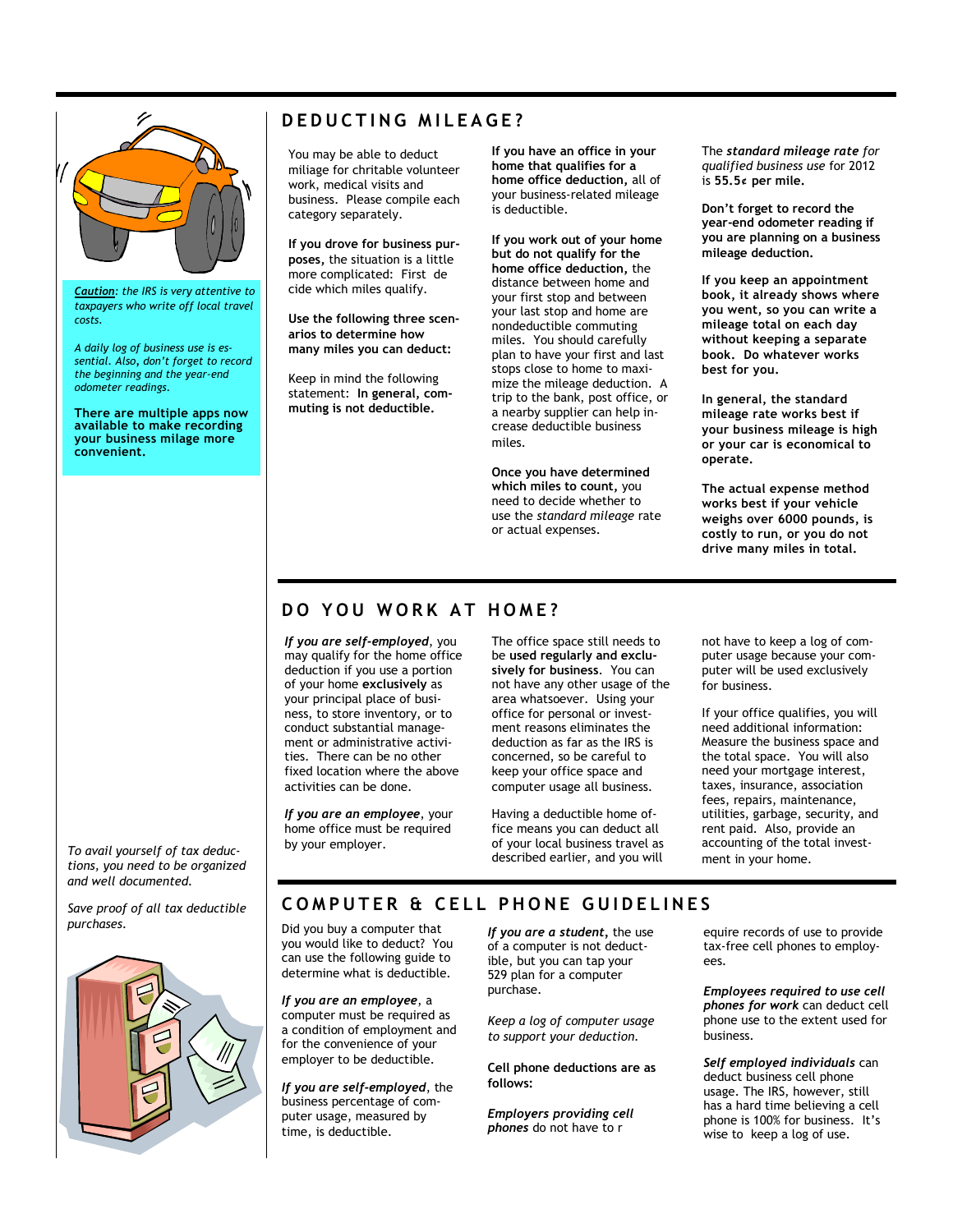# **WHAT'S NEW FOR 2012?**

#### *How will you fare?*

**Every taxpayer benefits from the same low rates as in 2011.**

**Are you a worker?** You may or may not have noticed that Congress is still giving you a "payroll tax holiday" for 2012. Instead of extracting 6.2% from your paycheck for Social Security, 4.2% is being taken. If you're spending it all, you're doing your part to stimulate the economy.

**Are you self-employed?** The "payroll tax holiday" will also benefit you at tax time. Your self-employment tax calculation will be reduced by 2% as it was in 2011.

**Are you married?** You were saved once again from the marriage tax penalty for 2012.

**Do you have young children?** You can still benefit from the Child Tax Credit, the Earned Income Credit, and the Dependent Care Credit at the same levels as in the past.

**Do you have children in college?** The American Opportunity Tax Credit is still a part of your tax picture if you meet the qualifications. The credit of up to \$2,500 has helped many taxpayers to finance higher education.

**Are you an investor?** You are still in luck. Capital gains and qualified dividends are still free of Federal tax in the 10% and 15% tax bracket and 15% in all higher brackets. Don't count on this special break after this year. The free capital gains are scheduled to end on December 31 of 2012.

**Are you paying on student loans?** The interest on old loans of up to \$2,500 is still deductible as it was in 2011.

**Did you do a 2010 Roth conversion?** If you deferred the tax to 2011 and 2012, the second installment is due.

**Do you pay mortgage insurance premiums?** They are no longer deductible as an item-ized deduction.

**Did you finally buy new windows or insulation?** There is no longer an energy credit.

**Do you own stock in an insurance company that demutualized?** Another court case has surfaced in your favor. It appears that you will someday have a basis other than 0 on your stock.

**Are you part of a same-sex relationship?** The courts are finally deciding in your favor in many tax related situations.

**Do you owe the IRS?** Under its "Fresh Start" initiative, the IRS is offering:

● Failure to pay penalty relief to some unemployed individuals,

● Streamlined installment agreements to catch-up on back taxes, and

● An Offer in Compromise program that will benefit more taxpayers.

**Are you a college-bound student tackling the FAFSA form?** The IRS has created an automated system to help you access the data you need and minimize the time spent.

**Do you make contributions to charity?** Make sure you have accurate documentation for all gifts. In two 2012 court cases, taxpayers lost large deductions: In the Durden case, a couples church donation statement did not state that no goods or services were given for the donation, and the IRS denied the deduction because accurate documentation was not in hand before filing.

In the Mohamed case, the taxpayer lost a deduction for millions of dollars worth of property due to lack of a proper appraisal.

Don't let these things happen to you. Save proper documentation of all gifts to charity.

You must have the required documentation in your files by April 15th.

**Are you facing foreclosure on your principal residence?** The IRS granted a special excuse to erase the taxation of debt forgiveness on principal residence mortgages that were incurred to purchase or improve a principal residence. This special excuse is scheduled to expire on December 31, 2012. Unless Congress grants an extension of this provision, you could face cancellation of debt income in 2013.

**The Health Care legislation that was passed in 2010 was backed by the court system in 2012.** The tax provisions that still may affect you in future years are listed below:

*Changes taking effect in 2013:*

● High earning workers will pay an additional Hospital insurance tax of .9% on wages over \$200,000 (single) or \$250,000(married/joint). ● High income individuals with incomes over \$200,000 (single) or \$250,000(married/joint). will pay a surtax of 3.8% on unearned income. • The threshold for deducting medical expenses will increase to 10% for those under age 65. ● Annual FSA contributions will be capped at \$2,500.

● Health plans will pay an annual fee.

*Changes taking effect in 2014:* • Large employers not offering health insurance must pay a penalty. ● Individuals not having health

insurance face a penalty.



*The tax rates, exemptions, standard deduction, and many items related to the tax we pay are the same as 2011. The tax tables were slightly indexed, however, so 2012 should not bring any tax surprises.*

#### **FBARs**

Foreign investment and savings account reporting continue to be very important to the IRS. In addition to providing interest and dividends earned on foreign accounts, we need to have record of all your 2012 monthly foreign account balances.

Please ask if this applies to you. Let us know and we will send you a detailed list of what you need to provide.